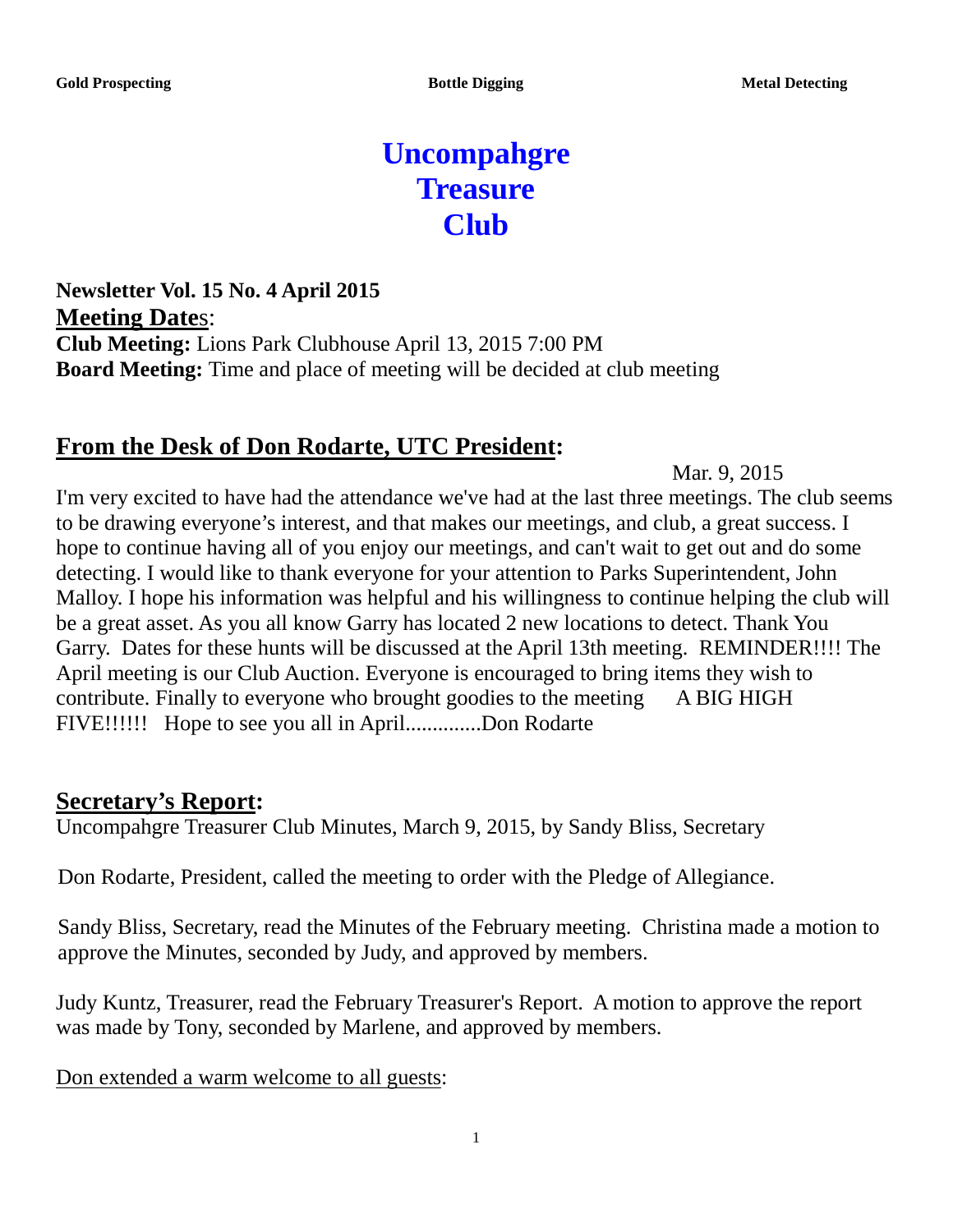**Ken Sloan** of Ridgeway – a retired geologist and a very active adventurer. Ken invited members to attend meetings on Thursdays, 8:30 a.m. - at the Church of The San Juans in Ridgeway. He said they have very interesting speakers. One such speaker will be author, Lucinda Schroeder who worked as an undercover agent for the BLM, helping to identify individuals who were stealing valuable artifacts.

Other guests included **Dave Drew**, friend and fellow adventurer of Ken's, also James **Golden** (Ben Golden's son), and **Mitch and Nancy Collum** who just moved to Colorado from Alaska...they are hoping to settle in Delta.

It was great to see so many new faces.

The first item of **New Business** was a report by Gary, who said he had obtained permission for the Club to detect on a Montrose property that has an old house and several buildings on it. The stipulation is that anything of historical value will be given to the local Historical Society....otherwise, members can keep what they find.

**Note:** Since the Lions' Club House is not available to the Club on our regular meeting date in June, the **UTC Board chose this date of June 8th for the above described hunt.**  More information regarding the address and the time will be provided soon.

Gary also reported that the Club has permission as a group to hold a hunt on a gold claim in the Pinion Bridge area. More information on the date and location will be provided. Gary said we might consider metal detecting half a day and then pan for gold. Either way, it sounds exciting!

The highlight of the evening was a most interesting and informative presentation by John Malloy, Superintendent of Montrose City Park Service. John explained that metal detecting is allowed on Montrose city property as well as all Montrose parks. He emphasized the importance of following park rules....don't remove vegetation, leave the areas as undisturbed as possible, fill in any holes, etc. He said metal detecting is especially appreciated in the playground areas where we can work together to keep the areas safer. He said we are allowed to keep whatever we find on city property.

John said he would try and keep us informed about areas we might be interested in working. He was eager to answer members' questions and said he would also check with the city's legal and planning offices for more information regarding any problems members might encounter. He invited members to call him at 240-1411 if they have any problems or questions. John was especially appreciative of Judy's experience of setting an example of stewardship for children by encouraging the curious children around her to help pick up any trash they find. John thanked the members for this opportunity to speak to the club and said he hopes he can continue to be of help to us.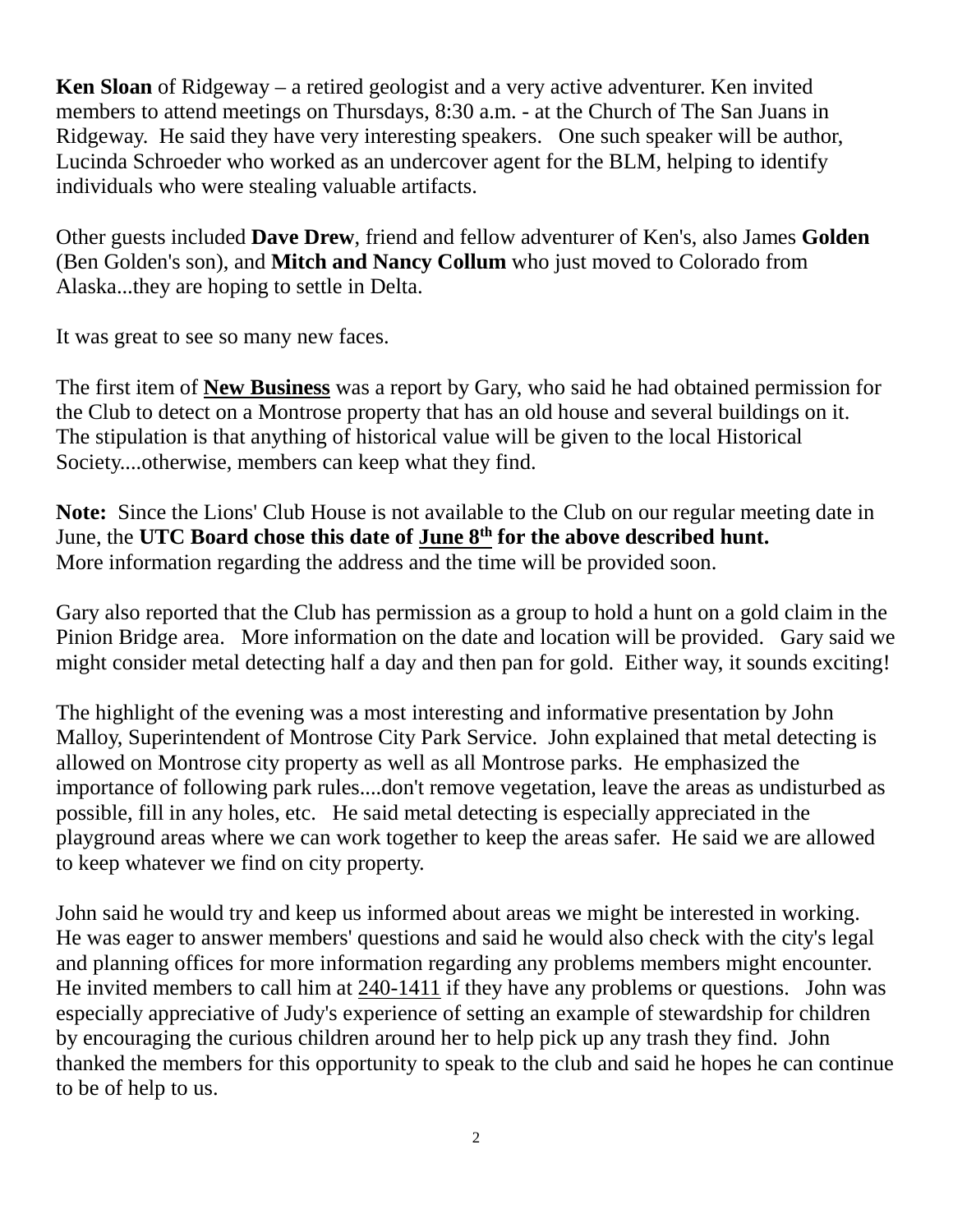Gary said there will be a meeting at the Warrior Resource Center (Welcome Home Montrose) on Thursday at noon for those interested in volunteering during the "No Barriers" weekend. Volunteers are needed to assist veterans in the metal detecting event which will only be held for half a day this year. He also asked if there was any way the club could come up with a donation of a gold nugget. Gary said that the veteran who found last year's gold nugget (donated by Henry Kuntz) became a different man after finding it. "He was so quiet and withdrawn all day....that one gold nugget brought him out of his shell."

Judy reminded members that we will have our fund-raising auction at our April 13<sup>th</sup> meeting. Members were encouraged to bring items for the auction....as well as money! She reminded us that there will be NO door prize raffle at the April meeting. Judy also reminded us to bring in our pull tabs, which provide free minutes of chemo treatment for children....be sure to keep track of the ones you find while digging.

The next order of business was the drawing for the Pin Pointer. The very lucky winner was our guest from Alaska, Mitch Collum. Congratulations, Mitch! After some discussion, it looks like another drawing for another Pin Pointer will soon be announced.

Henry reported that the Lions' Club facility will be closed June  $1-12<sup>th</sup>$ . As a result, the UTC Board set the date of **Monday, June 22nd 7:00 pm for our June meeting.**

#### **The Finds Table....some rules:**

- Your entry must be an item you found while detecting since the last meeting.
- Your gold and jewelry entries must be "stamped"....10k, 14k, plated, sterling, 925, etc.
- Your entry file card MUST have your name on the back.

Henry said the date on the nickel he found was so faint you couldn't read it. However, Dave (Mr. Detector) had a solution he put on it, which made the date appear just long enough to determine the year.

Judy wanted us to be aware that John Forrey's girlfriend recently had a stroke. His brother, Ray Forrey, is also not in good health.

One last item....one of our members has an electric potter's wheel for sale. Asking \$150 – or best offer. If interested, please call Shelly at 596-8764.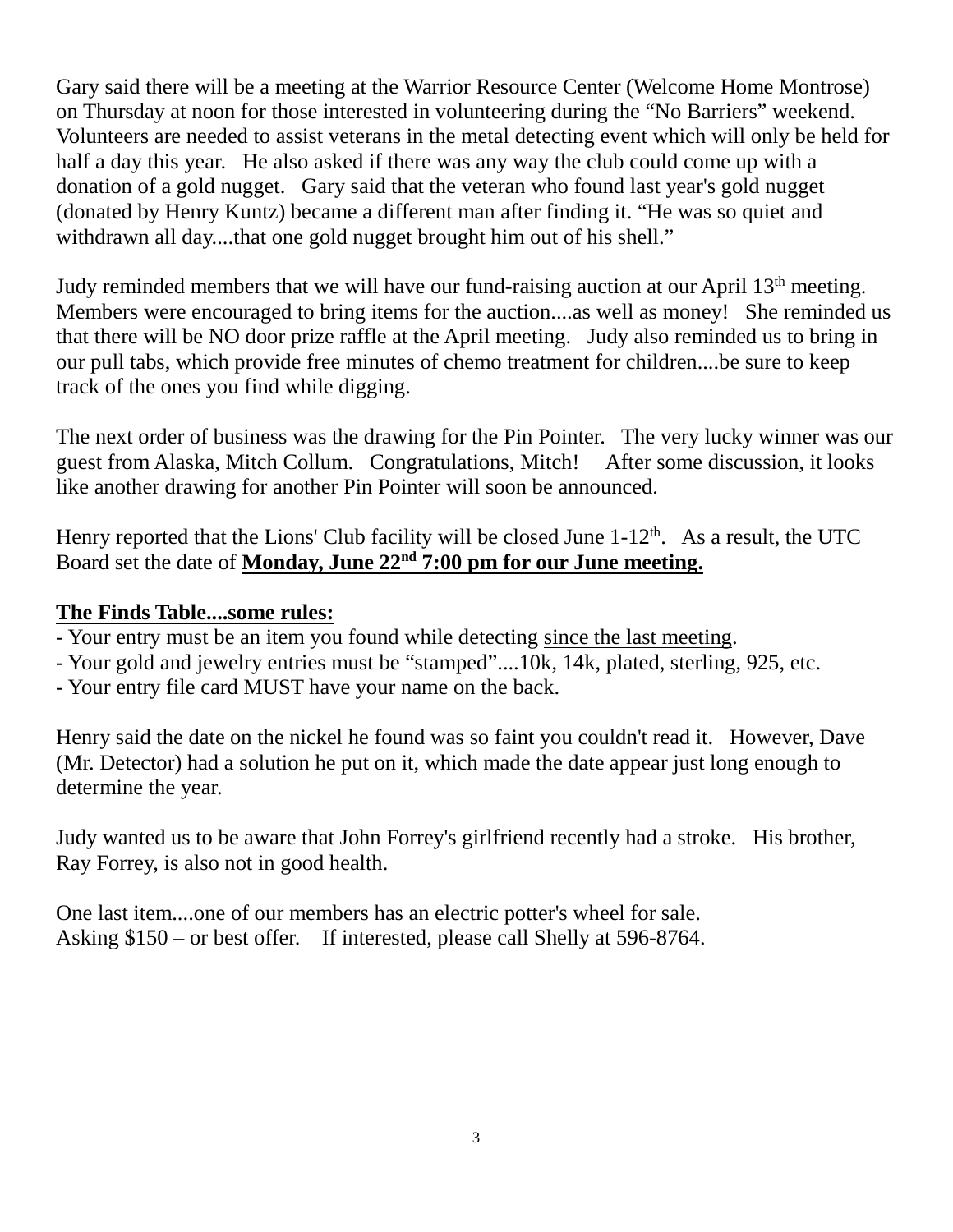## **Find of this Month Winners:**

| Category                            | <b>Winner</b>      | <b>Description</b>          |  |  |  |  |  |
|-------------------------------------|--------------------|-----------------------------|--|--|--|--|--|
| A US COINS                          | <b>Henry Kuntz</b> | 1917S Buffalo Nickel        |  |  |  |  |  |
| <b>B FOREIGN COINS &amp; TOKENS</b> | <b>Tom Davis</b>   | 1964 Canadian Penny         |  |  |  |  |  |
| <b>CJEWELRY (SILVER &amp; GOLD)</b> | <b>Ben Golden</b>  | <b>Gold Earring</b>         |  |  |  |  |  |
| <b>D JEWELRY</b>                    | <b>Tom Davis</b>   | <b>Gold Plated Monkey</b>   |  |  |  |  |  |
| <b>E NON METALLIC TOYS</b>          | <b>Tom Davis</b>   | <b>Alien Doll</b>           |  |  |  |  |  |
| <b>F NON METALLIC RELICS</b>        | <b>Tom Davis</b>   | <b>Old Bottle</b>           |  |  |  |  |  |
| <b>G RELICS</b>                     | <b>Rick Culver</b> | Old File                    |  |  |  |  |  |
| <b>H MODERN METALLIC</b>            | <b>Judy Kuntz</b>  | Knife                       |  |  |  |  |  |
| <b>I MINERAL SPECIMENS</b>          | <b>Tom Davis</b>   | <b>Gypsum Rock Specimen</b> |  |  |  |  |  |
| <b>J DISPLAYS</b>                   | <b>Judy Kuntz</b>  | <b>Display</b>              |  |  |  |  |  |
| <b>FIND OF THE MONTH</b>            | <b>Henry Kuntz</b> | 1917S Buffalo Nickel        |  |  |  |  |  |

### **Find of the Month Scoreboard:**

|                       | Numbers in red denote find of month winners |    |                |  |                                                  |  |        |        |          |              |
|-----------------------|---------------------------------------------|----|----------------|--|--------------------------------------------------|--|--------|--------|----------|--------------|
| <b>NAME</b>           | <b>Dec-14</b>                               |    |                |  | Jan-15 15-Feb 15-Mar 15-Apr May-15 15-Jun 15-Jul |  | 15-Aug | 15-Sep | $15-Oct$ | <b>TOTAL</b> |
| <b>Culver, Rick</b>   | $\overline{\mathbf{3}}$                     | 4  | 5              |  |                                                  |  |        |        |          |              |
| Davis, Tom            |                                             | 13 | 12             |  |                                                  |  |        |        |          |              |
| Dodds, Don            |                                             | 1  |                |  |                                                  |  |        |        |          |              |
| <b>Dodds Sharon</b>   |                                             |    | $\mathbf{1}$   |  |                                                  |  |        |        |          |              |
| Forrey, John          |                                             | 13 |                |  |                                                  |  |        |        |          |              |
| Golden, Ben           | 4                                           | 6  | 3              |  |                                                  |  |        |        |          |              |
| <b>Helmick, Lon</b>   |                                             | 1  |                |  |                                                  |  |        |        |          |              |
| Kuntz, Henry          |                                             | 5  | 6              |  |                                                  |  |        |        |          |              |
| <b>KUNTZ, Judy</b>    | 5                                           | 8  | 7              |  |                                                  |  |        |        |          |              |
| Lamb, Troy            | 1                                           |    |                |  |                                                  |  |        |        |          |              |
| Lowe, Jim             | $\overline{2}$                              |    | $\overline{2}$ |  |                                                  |  |        |        |          |              |
| <b>Melugin, Garry</b> |                                             | 3  |                |  |                                                  |  |        |        |          |              |
| O'Donnell, Carole     | $\mathbf{1}$                                |    |                |  |                                                  |  |        |        |          |              |
| Rodarte, Don          | 4                                           | 4  |                |  |                                                  |  |        |        |          |              |
| Scheideman, Sandy     | 5                                           |    |                |  |                                                  |  |        |        |          |              |
| Waugh, Jim            | 1                                           |    |                |  |                                                  |  |        |        |          |              |

## **Pull Tab Summary: Birthdays in April:**

| <b>NAME</b>         | <b>NO. OF TABS</b> |  |  |  |  |
|---------------------|--------------------|--|--|--|--|
| <b>Sharon Dodds</b> | 41                 |  |  |  |  |
| <b>Ben Golden</b>   | 34                 |  |  |  |  |
| Lon Helmick         | 24                 |  |  |  |  |
| <b>Tom Davis</b>    | 34                 |  |  |  |  |

Don Dodds Darlene Howell Larry Phillips Betty Richburg Garrett Wilner